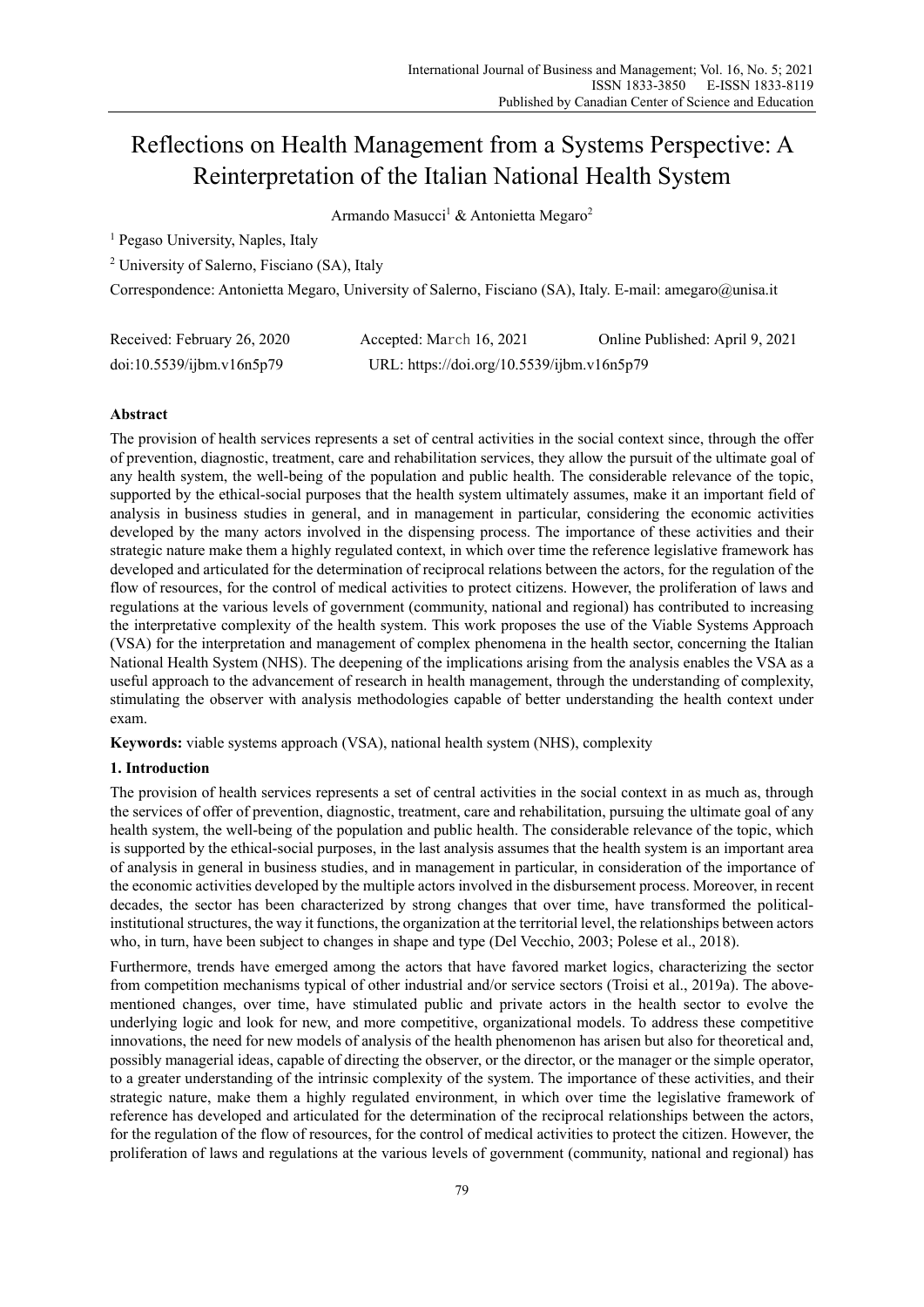contributed to increasing the interpretative complexity of the health system. In the end, this work proposes the use of the Viable Systems Approach (VSA) for the interpretation of phenomena and the management of complexity in the health sector, concerning the Italian National Health System (NHS).

In this perspective, the specific contribution of the Viable Systems Approach related to the study of systems operating in conditions of rapid change and instability, as opposed to what could be the study of systems in stable conditions. In fact, the VSA, based on the 'viable system model', from this it draws its inspiration, but it differs from it, mainly because it addresses the implications of governance and management deriving from the high environmental dynamism, characterizing the environment of social economy of today in which complexity appears to be the central element with which socio-economic actors are confronted. The rest of the work is structured as follows: paragraph 2 presents the theoretical background, concerning the origin, evolution and characteristics of the Italian SSN; paragraph 3 focuses on the methodology and on the VSA proposed as a key to understanding the Italian health system; paragraph 4 highlights and discusses the results resulting from the rereading of the Italian SSN dynamics using the VSA prepositions; paragraph 5 is devoted to conclusions and ideas for future research.

# **2. Theoretical Background**

### *2.1 The NHS in Italy: The Origin and Its Evolution*

Starting from the years that have followed immediately the constitution of the Unitary State until the modification of Title V of part II of the Constitution, two distinct approaches to the National Health Service have nonetheless established themselves. The first approach is based on the enhancement of the constitutional principle of social solidarity, where the basic assumption is that the right to health is inevitably linked to the condition of citizenship, making the enjoyment of the Essential Levels of Assistance (ELA) unacceptable by citizens according to the choices of local governments. It follows that the regionalization does not conflict with the organization of the NHS understood as a set of functions and assistance activities of the Regional Health Services. It is precisely in this way that the ELAs act as the binder of the system and their distinction (at the national level) constitutes the premise for organizational autonomy at the regional level. On the other hand, the second approach focuses on the individual and the personalization of the response, based on the individual needs deemed more easily satisfying in conditions of somewhat (or un) regulated competition.

This approach, alongside vertical and horizontal (Polese, 2013) subsidiarity, underlines the aspect of private initiative and the laws of the market, reinterpreting the autonomy of the Regions as a function of lightening the health organization itself, which now acts as an instrument of rupture between the right to health and organization of the NHS on a public basis (Catellani, 2010). Also as a result of the organization described and the set of laws issued by the Italian Republic Constitution to date, the health system is separated from the system of local autonomies and from some policies such as those relating to the environment, the territory, local communities, to families and finally to the individual citizen. After the constitutional revision of 2001, the determination of the fundamental principles in health matters was reserved exclusively to the state. The guiding principles on which the NHS has been based since its establishment are universality, equality and equity. In practice, the NHS applies these principles through the promotion, maintenance and recovery of the physical and mental health of the entire population, with a capillary organization throughout the national territory whose services are provided by Local Health Authorities (LHA), by Hospitals and from private affiliated structures: all guarantee the population uniformly the ELAs.

Therefore, concerning the services of the NHS, the criterion for selection is represented by the appropriateness, understood as clinical appropriateness of the services and as a provision of the service more effective, but at the same time with less consumption of resources (efficiency), with evident repercussions on the system's ability to ensure fairness in the provision of services. It is easy to imagine that a system subjected to excessive demand, not valuated and potentially inappropriate, is unable to provide everyone with what is most needed. At the same time, the provision of services under the most economically onerous regime prevents the finalization of resources towards the areas of greatest need. Precisely, following this perspective the traditional idea of equality, according to which individuals with the same state of health (or need) must be treated equally, has gradually been accompanied by the belief that individuals with worse health or with greater need must be treated more favorably - vertical equity. This development of the principle of equality has made it possible to focus on three different areas in which the principle of equity must be concretely implemented: access to health benefits and services, health outcomes for individual subjects, the allocation of resources and services as needed.

#### *2.2 The market logics of the Italian NHS*

In recent years, the hospital network has undergone an incisive restructuring process, which has entailed, firstly, a conspicuous reduction in the number of public and equivalent hospitalization facilities and, secondly, substantial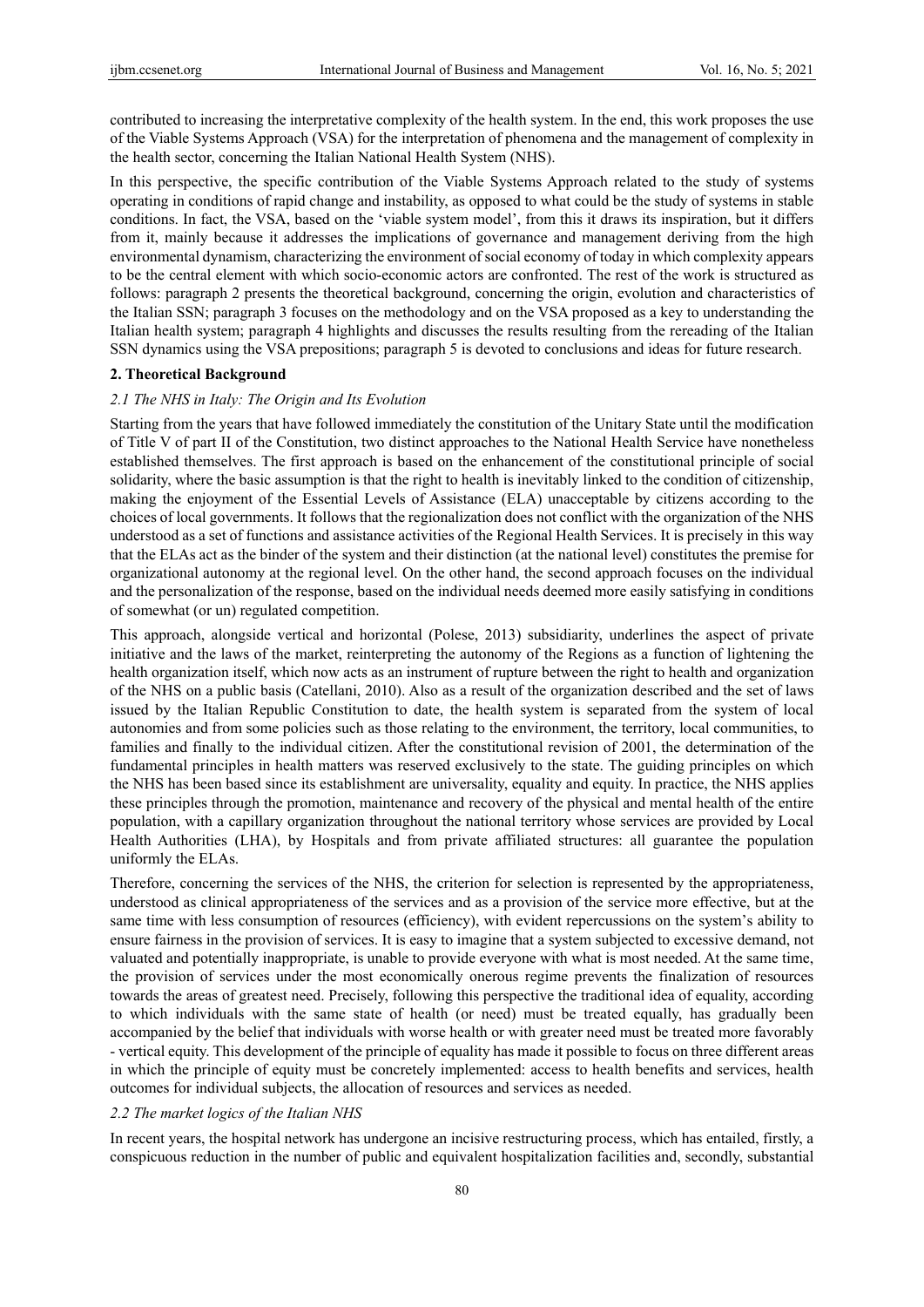maintenance, followed by a progressive increase, in the last four years of accredited private structures. Recent years have seen a gradual reduction in the average size of all types of companies, in particular, Polyclinics and Hospitals Companies (HC). Since 1992, the Local Health Authorities (LHA) have undergone a progressive reduction and, at the same time, an increase in size. In recent years, the need to reallocate resources and services towards the territory has resulted in considerable strengthening of the territorial structures, whose management is increasingly entrusted to private actors (limited assistance dialysis centres, hydrothermal establishments, mental health centres, maternal and child clinics and district centres) and semi-residential structures. Primarily, NHS was created to implement the right to health services, including prevention, treatment and rehabilitation, through the interaction between public authorities and private institutions. The "structure" of the Italian NHS is very complex. There are different hospitalization facilities and their distribution is not homogeneous. The health service is guaranteed to all citizens, but accessibility suffers from some logistical difficulties and significant territorial disparities to the disadvantage in particular for the Central-SOUTH Regions, both in terms of the number of hospitalization facilities and regards the percentage of LHA.

Table 1 describes the geographic distribution of the hospitalization facilities in 2011. It is noted that the number of private health facilities is significantly higher than that of public facilities, 494 public hospitalization facilities compared to 676 private facilities (of which 612 accredited and 64 non-accredited). The data relating to public structures show a prevalence of direct management facilities by the LHA (384 in total) distributed mainly in the Central-Southern regions (76%). On the contrary, most of the hospital units are located in the North (68% of the total).

The IRCCS (Institutes of Hospitalization and Scientific Care), on the other hand, are concentrated mainly in Lombardy, 25 (of which 20 are private) out of a total of 60 (of which 38 are private). A very significant figure concerns the University Polyclinics, public and private (8 and 2 respectively) which are present only in Lazio and in the South.

| <b>Regions</b> of<br>Italy | facilities directly at LHA<br>Direct management | <b>Hospital Companies</b> | <b>Hospital Companies.</b><br>Establishments of | <b>UHC</b> integrated NHS<br>(Polyclinic Univ. | <b>IRCCS</b> public | TOT. Structure of<br>recovery public | <b>IRCCS</b> private | Polyclinic Un. private | Hospitals classificated | LHA<br>Private garrisons - | Research entities | Private accredited<br>nursing home | TOT. STRUCTURES<br>OF RECOVERY | Private unaccredited<br>nursing home. | <b>CCPRIVATE</b><br><b>TOTAL</b> | PRIVATE RECOVERY<br>TOT. STRUCTURE OF |
|----------------------------|-------------------------------------------------|---------------------------|-------------------------------------------------|------------------------------------------------|---------------------|--------------------------------------|----------------------|------------------------|-------------------------|----------------------------|-------------------|------------------------------------|--------------------------------|---------------------------------------|----------------------------------|---------------------------------------|
| Piemonte                   | 22                                              | 8                         | 15                                              |                                                | $\mathbf{0}$        | 30                                   | 2                    |                        |                         | 7                          |                   | 39                                 | 48                             | 9                                     | 48                               | 57                                    |
| Val d'Aosta                | $\mathbf{1}$                                    | $\mathbf{0}$              | $\mathbf{0}$                                    |                                                | $\mathbf{0}$        | $\mathbf{1}$                         | $\mathbf{0}$         |                        |                         |                            |                   | $\mathbf{1}$                       | $\mathbf{1}$                   |                                       | $\mathbf{1}$                     | $\,1$                                 |
| Lombardia                  | 1                                               | 29                        | 97                                              |                                                | 5                   | 35                                   | 20                   |                        | 6                       |                            |                   | 72                                 | 98                             | 12                                    | 84                               | 110                                   |
| PA Bolzano                 | 7                                               | $\mathbf{0}$              | $\mathbf{0}$                                    |                                                | $\mathbf{0}$        | $\tau$                               | $\mathbf{0}$         |                        |                         |                            |                   | 5                                  | 5                              | $\mathbf{1}$                          | 6                                | 6                                     |
| PA Trento                  | $7\phantom{.0}$                                 | $\mathbf{0}$              | $\mathbf{0}$                                    |                                                | $\mathbf 0$         | 7                                    | $\mathbf{0}$         |                        | $\mathbf{1}$            |                            |                   | 6                                  | 7                              |                                       | 6                                | $\tau$                                |
| Veneto                     | 21                                              | 2                         | 3                                               |                                                | $\mathbf{1}$        | 24                                   | 2                    |                        | 6                       | 6                          |                   | 15                                 | 29                             | $\mathbf{1}$                          | 16                               | 30                                    |
| Friuli VG                  | 8                                               | 3                         | 7                                               |                                                | $\overline{c}$      | 13                                   | $\mathbf{0}$         |                        |                         |                            |                   | 5                                  | 5                              |                                       | 5                                | 5                                     |
| Liguria                    | 6                                               | $\mathbf{0}$              | $\mathbf{0}$                                    |                                                | 2                   | 8                                    | $\mathbf{1}$         |                        | 2                       |                            |                   | $\overline{4}$                     | 7                              | $\overline{2}$                        | 6                                | 9                                     |
| Em. Rom.                   | 21                                              | 5                         | 5                                               |                                                | $\mathbf{1}$        | 27                                   | $\mathbf{0}$         |                        |                         |                            |                   | 45                                 | 45                             | $\overline{c}$                        | 47                               | 47                                    |
| Toscana                    | 32                                              | $\overline{4}$            | $\overline{4}$                                  |                                                | $\mathbf{0}$        | 36                                   | 2                    |                        |                         | 2                          | 1                 | 29                                 | 34                             | 3                                     | 32                               | 37                                    |
| Umbria                     | 8                                               | 2                         | $\overline{c}$                                  |                                                | $\mathbf{0}$        | 10                                   | $\mathbf{0}$         |                        |                         |                            |                   | 5                                  | 5                              |                                       | 5                                | 5                                     |
| Marche                     | 13                                              | 2                         | 5                                               |                                                | $\mathbf{1}$        | 16                                   | $\mathbf{0}$         |                        |                         |                            |                   | 13                                 | 13                             |                                       | 13                               | 13                                    |
| Lazio                      | 37                                              | 5                         | 8                                               | $\mathbf{1}$                                   | 3                   | 46                                   | 5                    | 2                      | 8                       | 2                          |                   | 62                                 | 79                             | 29                                    | 91                               | 108                                   |
| Abruzzo                    | 18                                              | $\mathbf{0}$              | $\mathbf{0}$                                    |                                                | $\mathbf{0}$        | 18                                   | $\mathbf{0}$         |                        |                         |                            |                   | 11                                 | 11                             |                                       | 11                               | 11                                    |
| Molise                     | 3                                               | $\mathbf{0}$              | $\mathbf{0}$                                    |                                                | $\mathbf{0}$        | 3                                    | $\mathbf{1}$         |                        |                         |                            | $\mathbf{1}$      | 3                                  | 5                              |                                       | 3                                | 5                                     |
| Campania                   | 33                                              | 7                         | 15                                              | 2                                              | $\mathbf{1}$        | 43                                   | $\mathbf{1}$         |                        | 3                       | $\mathbf{1}$               |                   | 64                                 | 69                             | 5                                     | 69                               | 74                                    |
| Puglia                     | 28                                              | 2                         | 3                                               |                                                | 2                   | 32                                   | 3                    |                        | 2                       |                            |                   | 34                                 | 39                             |                                       | 34                               | 39                                    |
| <b>Basilicata</b>          | 7                                               | $\mathbf{1}$              | $\overline{c}$                                  |                                                | $\mathbf{1}$        | 9                                    | $\mathbf{0}$         |                        |                         |                            |                   | 3                                  | 3                              |                                       | 3                                | $\overline{\mathbf{3}}$               |
| Calabria                   | 29                                              | $\overline{4}$            | 9                                               |                                                | $\mathbf{1}$        | 34                                   | $\mathbf{0}$         |                        |                         |                            |                   | 30                                 | 30                             |                                       | 30                               | 30                                    |
| Sicilia                    | 54                                              | 5                         | 12                                              | 3                                              | $\mathbf{1}$        | 63                                   | $\mathbf{1}$         |                        | $\mathbf{1}$            |                            | $\mathbf{1}$      | 64                                 | 67                             |                                       | 64                               | 67                                    |
| Sardegna                   | 28                                              | $\mathbf{1}$              | $\mathbf{1}$                                    | 2                                              | $\mathbf{1}$        | 32                                   | $\mathbf{0}$         |                        |                         |                            |                   | 12                                 | 12                             |                                       | 12                               | 12                                    |
| Italia                     | 384                                             | 80                        | 188                                             | 8                                              | 22                  | 494                                  | 38                   | 2                      | 29                      | 18                         | 3                 | 522                                | 612                            | 64                                    | 586                              | 676                                   |

Table 1. Number of hospitalization facilities by type

Source: Oasi elaboration on SDO 2011 data, Ministry of Health.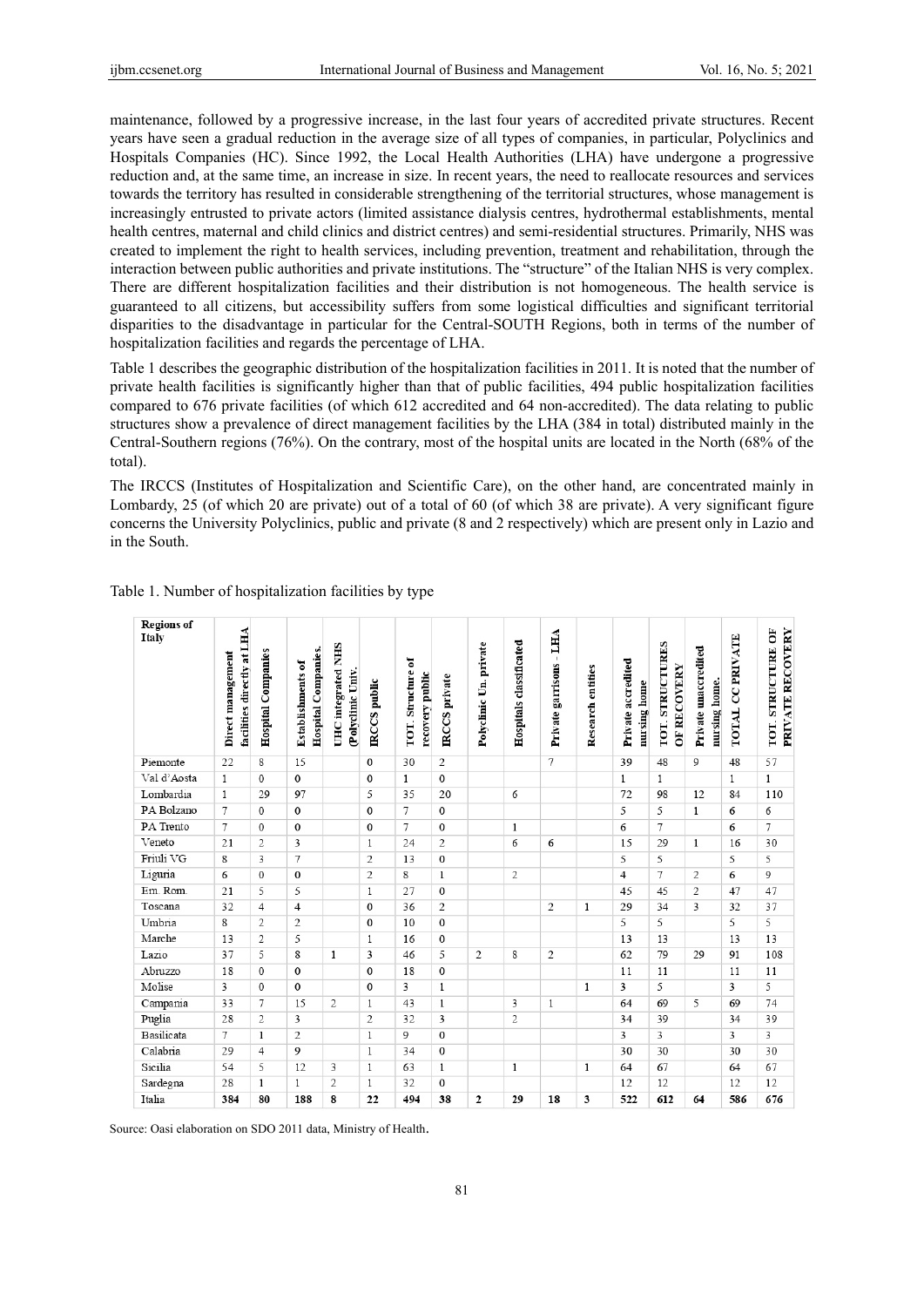The distribution of beds on national level is not homogeneous for the entire country, as shown in Figure 1.





In general, in Italy the greatest number of useful beds is present above all in hospitals and polyclinics, which are often operating in collaboration with universities for this reason. From a dimensional point of view, the types of structures that have the greatest number of beds used in 2009 are the HCs (considered together with the HCs integrated with the University) and the UHCs integrated with the NHS (Public University Polyclinics) with an average, respectively, of 628 and 610 places in 2009. On the other hand, the directly managed facilities, IRCCS and classified Hospitals are placed at an intermediate dimensional level, with 189, 223 and 211 beds respectively and, finally, private nursing homes reach on average just 83 accredited beds. Table 2 also shows how, in addition to the number of structures, between 1997 and 2009, it is registered also a reduction in their size, especially for the HC (-24.7%), the UHC integrated with the NHS (–28.7%) and accredited nursing homes (15.8%).

Table 2. Average size (no. Beds used for ordinary hospitalization) by type of hospitalization facility (1997- 2009)

| <b>Structure typology</b>            | 1997 | 2000 | 2005 | 2008 | 2009 | <b>Variation 1997-2009</b> |
|--------------------------------------|------|------|------|------|------|----------------------------|
| HC and HC integrated with University | 834  | 774  | 660  | 630  | 628  | 24,7%                      |
| Directly managed LHA                 | 199  | 184  | 193  | 192  | 189  | $-5,0\%$                   |
| facilities                           |      |      |      |      |      |                            |
| UHC integrated with NHS              | 856  | 832  | 620  | 621  | 610  | $-28,7%$                   |
| IRCCS public and private             | 243  | 247  | 224  | 227  | 223  | $-8.1\%$                   |
| Classified hospitals                 | 234  | 223  | 211  | 213  | 211  | $-9,8%$                    |
| Accredited nurses home               | 98   | 89   | 85   | 84   | 83   | $-15.8%$                   |

## **3. Methodology: The VSA as an Interpretative Contribution of the NHS**

The Viable Systems Approach is a research field developed in the Italian scientific community in the last 15 years (Golinelli, 2000, 2005, 2008, 2011; Barile, 2000, 2006, 2008, 2009) which represents an advance compared to the proposed Viable System Model by Stafford Beer. The VSA, developed as part of business studies, has enhanced ideas from multiple systems theories finalizing them to the study of the company; among these stand out the theories on open and closed (Von Bertalanffy, 1950) systems, those on socio-technical (Emery et al., 1960) systems, the law on 'necessary variety' (Ashby, 1958) and the dynamics of systems (Von Foerster, 1981). VSA is a multidisciplinary theory deriving from various disciplines including the concepts of: i) homeostasis and equifinality drawn from ecology (Hannan & Freeman, 1977); ii) autopoiesis, drawn from chemistry and biology (Maturana & Varela, 2012); iii) cognitivism, drawn from sociology and psychology (Clark, 1993); iv) selfregulation and information technological, taken from the studies of cybernetics. Indeed, according to Golinelli, the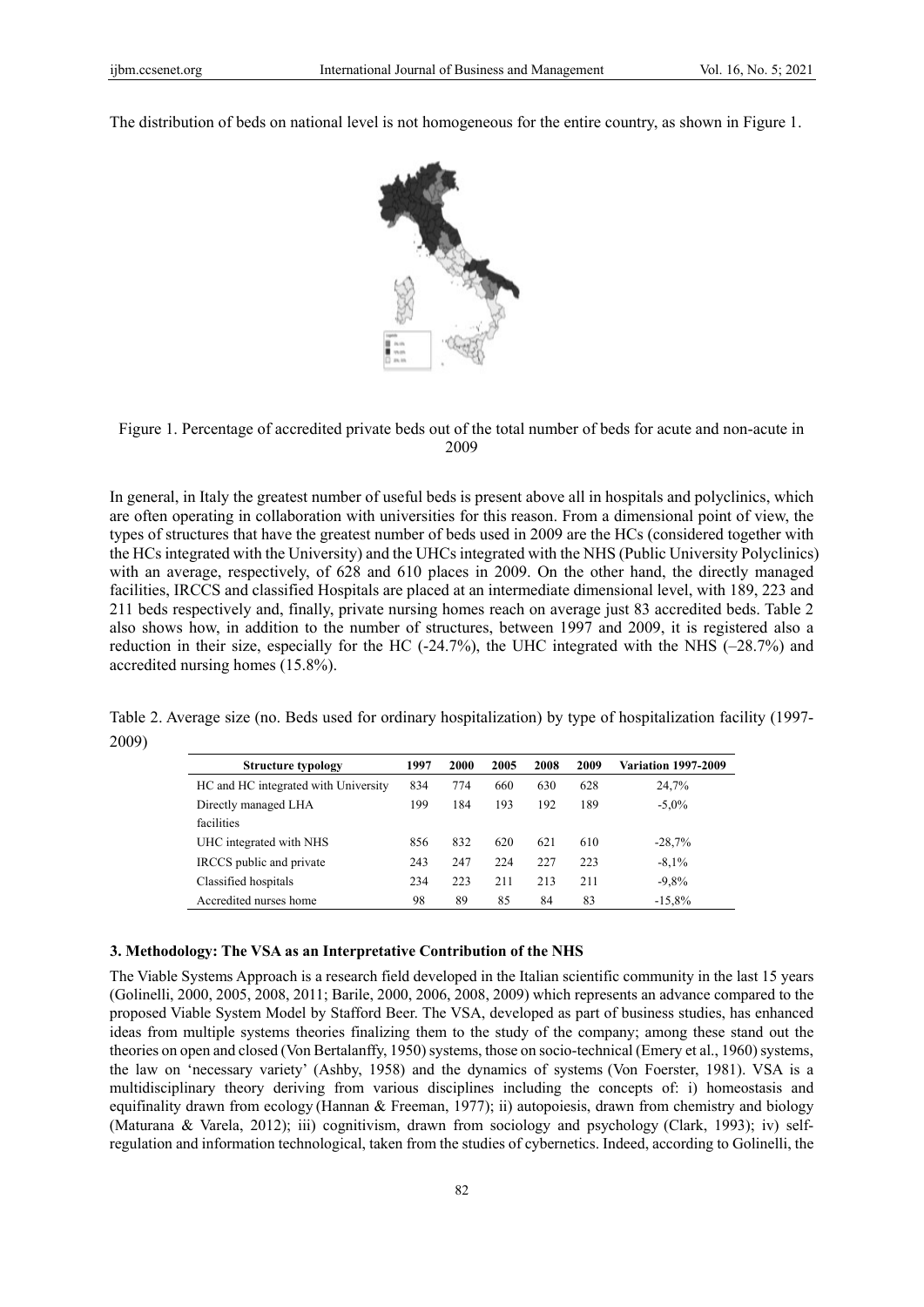VSA perceives any organization and socio-economic subject as "... an open, finalized, organic, cognitive, cybernetic system" (Golinelli, 2005, p.33). Therefore, the approach, offers a new conceptualization of phenomenological reality, capable of synthesizing instances derived from philosophical, sociological, mathematical, physical and biological ideas. The purpose of the VSA, has been high-level since its origins since its main objective is to develop and propose a methodological approach capable of facilitating the understanding of the observer struggling with the dynamics of systems in conditions of complexity. In fact, the VSA, postulates that such systems have the goal of achieving systemic viability through a sustainable governance approach, within a dynamic context that offers many opportunities but places as many constraints. In this context, the VSA immediately proposed itself as an interpretative methodology useful for stimulating *governance* models, capable of offering contributions deriving from systemic thinking for the understanding and management of socioeconomic organizations, due to the fact that this approach offers a general framework that takes into account both the structural configuration and the dynamic functioning. Its general schemes, in fact, appear useful for the interpretation of complexity, due to the fact that these schemes show its systemic nature and support the investigation of its implications for *decision making* (Barile et al., 2017).

The VSA allows the identification and qualification of the relevant actors, who influence decisions in complex contexts, and the actions that must be pursued in order to achieve sustainable behavior. The fact that it offers both a methodological key for understanding complexity and a governance approach to complexity itself highlights the potential of the VSA in supporting the decision-maker's abilities in uncertain conditions (Polese et al., 2018). On the other hand, complexity implies uncertainty and choices lacking rational bases (Barile, 2009b) and, therefore, acting in such contexts requires companies and decision makers a strong endowment not only of experiential techniques and tools (Troisi et al., 2019b), but also of interpretative schemes sufficiently general to be compatible with any problematic situation or decisionmaking context. In this sphere, the usefulness of the VSA is manifested in supporting the decision-maker, since it suggests an orientation to the decision when all the traditional approaches do not seem adequate in determining the choices. In order to illustrate the concepts, schemes and criteria underlying the VSA, the basic elements of this approach are proposed below, as a general interpretative scheme. The Viable Systems Approach is a scientific contribution to management theories originating in Italy and strongly embedded in the European tradition of systemic studies in numerous disciplines. It focuses on the analysis of the relationships between socio-economic factors in search of viable interaction conditions(Golinelli, et al., 2012).

Furthermore, the basic assumption of the VSA is that each entity (be it an organization or an individual) can be considered as a system made up of multiple parts or structures(Parsons, 1965) and, therefore, it is made up of a series of interconnected sub-components with the aim of achieving a common result. In this context, the VSA facilitates the analysis of the relationships existing between the internal components of the organizations, as well as an analysis of the relationships between the organizations themselves and the other systemic entities that populate the reference context.

According to the VSA, an organization develops as an open system characterized by many components (tangible and intangible), by an interdependence and communication between these components, by the activation of these relationships to achieve systemic goals. The VSA, developed as an interdisciplinary theory capable of catalyzing both a holistic and a reductionist approach (Von Bertalanffy, 1950), analyzes the ability of systems to manage their relationships in accordance with shared rules for the satisfaction of all entities involved in the system (Golinelli, 2000). In this framework, the VSA, tries to interpret the construction and organization of the system, the interactions and relationships of the system, the behavior and evolution of the system. It tries to enhance a vision placed between reductionism and holism, with a shift from the parts to the whole. In other words, it considers the observed reality as an integrated and interacting set of phenomena, in which the individual properties of the isolated parts become indistinct, while the relationships between the parts (and the events produced by them through the interaction) become relevant. By adopting a reading that postulates "rationally connected systemic elements" (Luhmann, 1990), the VSA observes, and therefore tries to explain, the phenomenon in its entirety. Therefore, with these aims, it proposes 10 fundamental concepts (see tables 3 and 4) described below (Barile & Polese, 2010).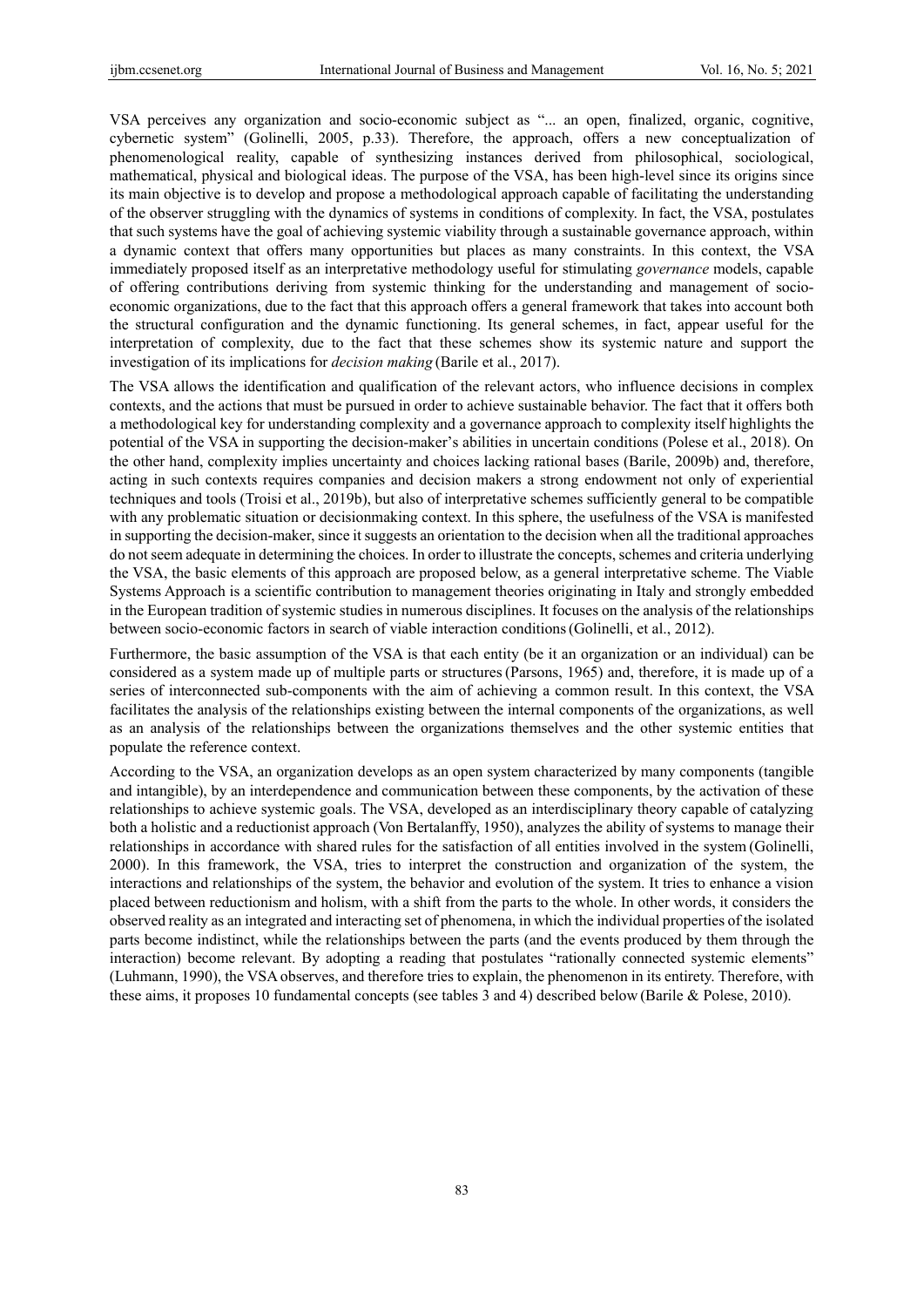# Table 3. The 10 fundamental concepts (FC) of the VSA – description and comments

|                 | <b>Fundamental concepts of VSA</b>                                                                                                                                                                                                                                                                                                                         | <b>Comments</b>                                                                                                                                                                                                                                                                                                                                                                                                                                                                            |
|-----------------|------------------------------------------------------------------------------------------------------------------------------------------------------------------------------------------------------------------------------------------------------------------------------------------------------------------------------------------------------------|--------------------------------------------------------------------------------------------------------------------------------------------------------------------------------------------------------------------------------------------------------------------------------------------------------------------------------------------------------------------------------------------------------------------------------------------------------------------------------------------|
| FC1             | Individuals, organizations, social institutions are systems as<br>interrelated sets of parts directed towards a specific purpose.                                                                                                                                                                                                                          | People, families, communities, networks, businesses, public<br>and private organizations are complex entities that can be<br>qualified as systems.                                                                                                                                                                                                                                                                                                                                         |
| FC <sub>2</sub> | In the context of the recursion of systems, each system (of level<br>L) identifies a series of reference supra-systems, located at a<br>higher level: level $(L + 1)$ , and a series of related sub-systems,<br>located on a lower floor (L-1).                                                                                                            | The hierarchy between systems is the result from time to time<br>of the specific observation perspective, which can make the<br>placement of the systems vary between the various observed<br>planes. The identification of supra-systems and sub-systems<br>for a system is, therefore, subjective.                                                                                                                                                                                       |
| FC3             | The<br>interpretation<br>complex<br>phenomena<br>of<br>requires<br>interdisciplinary approaches and must combine the reductionist<br>vision that analyzes the specific constituent parts (including the<br>relationships between them) with the holistic vision capable of<br>observing the whole.                                                         | In the passage from the parts to the whole and vice versa, it is<br>necessary to focus on the contribution of relationships<br>(structural, static) and interactions (systemic, dynamic)<br>between the parts since these play a fundamental role within<br>the observed phenomenon (reality).                                                                                                                                                                                             |
| FC4             | Systems are open because they relate to many other systems with<br>which they exchange resources.<br>The boundary of a system acts as a filter with respect to external<br>complexity. It is changing and includes the set of activities and<br>resources that the system needs in the context of its evolutionary<br>dynamics.                            | Nothing happens in isolation. The exchange of information<br>and services of open systems is essential in the context of the<br>evolutionary dynamics of each system.<br>Within the confines of the system, not only proprietary<br>resources are used, but resources available and, therefore,<br>accessible to the system although owned by other systemic<br>actors.                                                                                                                    |
| FC5             | Viable systems are equipped with autopoiesis and selfregulation:<br>they have the ability to self-generate internal conditions which,<br>through self-regulation mechanisms, make it possible to achieve<br>equilibrium conditions, synthesis of internal possibilities and<br>external constraints.                                                       | Every viable system is autopoietic, it is important to say that,<br>it is capable of internally generating new conditions. It is also<br>self-organizing (possible changes are always within the limits<br>of structural tolerance) in the sense that it constantly seeks to<br>align internal complexity with external complexity. These<br>two distinctive features are fundamental for sustainable<br>behavior, and therefore for the satisfaction of constraints and<br>opportunities. |
| FC <sub>6</sub> | Each organization is characterized by a structure made up of a set<br>of components with assigned roles, activities and objectives that<br>are carried out consistently with constraints and rules. A system<br>emerges from the structure through the transformation of<br>relationships into dynamic interactions with sub-systems and<br>supra-systems. | The transition from structure to system involves a transition<br>from static to dynamic and the focus shifts from individual<br>components and relationships to a holistic view of the<br>observed reality.<br>From the same structure, multiple systems can emerge as a<br>result of the different combinations between internal and<br>external components according to the various objectives that<br>the system can pursue.                                                            |
| FC7             | Relationships between viable systems can be consonant and<br>resonant. They are consonants when there is potential<br>compatibility between the components of the systems. Resonant<br>relationships develop when there is an effective harmonic<br>interaction between systems.                                                                           | Consonant relationships refer to the static moment (referred<br>to the structure) in which only the possibility of establishing<br>a harmonic relationship can be evaluated. The resonant<br>relationships refer to the dynamic moment (referred to the<br>system) within which it is possible to evaluate the interactive<br>harmony.                                                                                                                                                     |
| FC8             | The viability of the system is determined by its ability to develop<br>over time a behavior in harmony with sub-systems and<br>suprasystems through the development of consonant and resonant<br>relationships.                                                                                                                                            | The concept of the viability of a system is therefore linked to<br>its competitive capacity, to its capacity to create value.                                                                                                                                                                                                                                                                                                                                                              |
| FC <sub>9</sub> | Business dynamics and the search for viability are linked to<br>dynamic and repeated processes of structural and systemic<br>modification to align the internal structural potentials with actual<br>contextual needs.                                                                                                                                     | The evolutionary dynamics of viable systems highlights how<br>these are in constant realignment between internal conditions<br>and external needs.                                                                                                                                                                                                                                                                                                                                         |
| FC10            | Viable systems must continuously pursue an alignment between<br>external complexity and internal complexity in order to better<br>manage the tumultuous developments that impact on viability.<br>The decision-maker in the cognitive processes is influenced by<br>value categories, interpretative schemes and information units.                        | The alignment between internal and external complexity is<br>achievable through a cognitive alignment, a path of<br>approaching knowledge that passes through the phases of<br>chaos, complexity, complication and certainty (through<br>abduction, induction and deduction paths).                                                                                                                                                                                                        |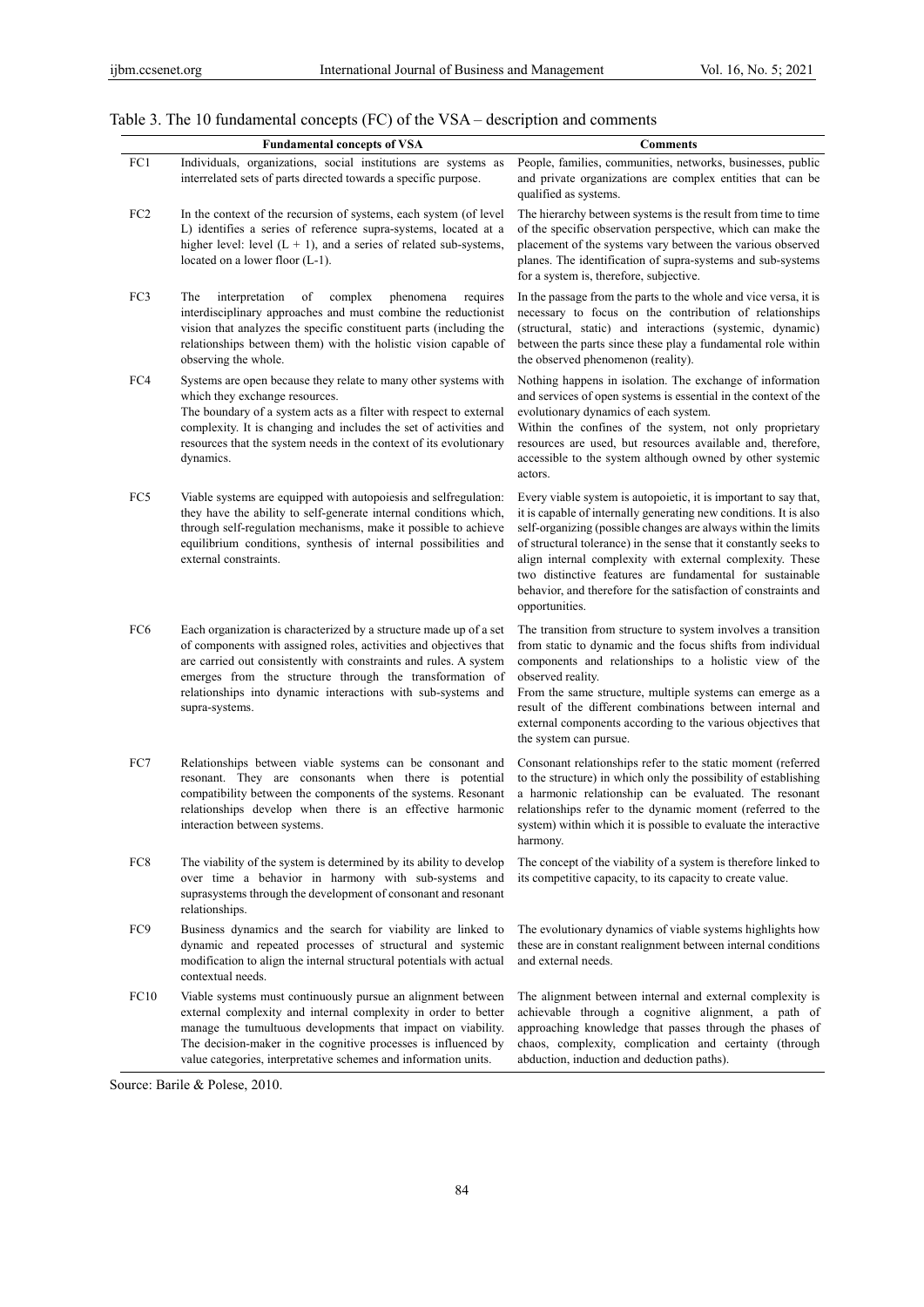# **4. Findings and Discussions**

The 10 fundamental concepts of the VSA can be adopted as interpretative schemes and contributions in numerous application fields of management, including healthcare. With this goal, a reading of the 10 fundamental concepts of the VSA follows, contextualized in the health sector.

#### FC 1 – Systems Approach

The VSA affirms with FC1 that the various socio-economic actors, be they individuals, families, networks, businesses, public and private organizations, are all interpretable as systems. In healthcare this assertion can be translated into interpreting which systems the various actors operating in this context, such as patients, clinical operators, specialist and general practitioners, communities, ASLs, clinics and hospitals, research, pharmaceutical companies and pharmacies, etc.

Thus, in the Italian health context there are: competent Ministries (Ministry of Health), Superior Council of Health,

Higher Institute of Health, Higher Institute for Prevention and Safety at Work (ISPESL), Pharmaceutical Agency,

Local Health Authorities, Hospitals, Districts, Residential Health Care Residences, Municipalities, Voluntary Associations, Region, State, Orders professional, scientific communities, trade union organizations and universities, citizens, suppliers of goods and services to health authorities. Such actors are systems as interrelated sets of parts oriented towards a specific purpose (Beer et al., 2005)

# FC2 – Hierarchy of the systems

The FC2 of the VSA states that the hierarchical relationships of each system are a function of the observation perspective. It follows that the positioning of a system at a super-ordered level, with respect to the main system, implies that it is a supra-system with respect to the latter. Likewise, the positioning of a system at a lower hierarchical level implies that this is a sub-system of the system itself. Therefore, the identification of suprasystems and subsystems is subjective and it depends on the observation perspective: by identifying the system at the level L it is possible to identify higher-order supra-systems, placed at a level  $L + 1$ , and lower-order subsystems which, placed at a level L- 1. Supra-systems lead and hold critical resources for system viability; subsystems are coordinated, directed and managed by the system itself. Reading the health context through the hierarchy of systems is, indeed, illuminating and the parallel with the levels of the NHS comes naturally.

The national level, which has the role of direction, control and coordination of health policies and the supervision of clinical and scientific research activities, represented by the Ministry of Health, the Superior Health Council, the Higher Institute of Health, the Institute Superior for Prevention and Safety at Work (ISPESL), from the Medicines Agency. Then there is a second level, the regional level, located on a lower level than the first; the regional bodies operate on this level, including the Department of the Regional Health Management, which is responsible for the organization of health facilities and services and ensuring essential levels of assistance (ELA). At a level that is still subjected there are also local health companies, accredited private structures and any other actor operating on a territorial basis, such as pharmacies, pharmaceutical companies, diagnostic centres, nursing homes, general practitioners, etc. The actors described exchange goods and information. An example of this is the information flows for monitoring activities and reporting that the hospital exchanges with the Region and the LHA. The same hospital exchanges information with its suppliers for the purchase of goods and services (drugs, aids, equipment, clinical and other services, other).

Furthermore, for the provision of the primary service, the hospital interacts with general practitioners and citizens. The LHA interacts with the accredited and affiliated health authorities for the accreditation procedures and subsequently for the control procedures. Still, it seems worth noting the reference to the collaboration between Ministries and Government Bodies for the provision of benefits and new incentives, or even the collaboration between LHA and general practitioners, as regards the exchange of personal data, personal and historical data of patients, etc. Finally, with regard to the process of interaction between the academic world and clinical research, researchers and diagnosticians exchange programs, research and experimental studies, sharing experiences and know-how at the interface between scientific and applied research, in order to achieve ultimate goal of so-called translational medicine, namely the discovery of cures for human diseases.

## FC 3 - Reductionism and holism

FC3 appears fundamental in its proposal for the synthesis and enhancement of the holistic vision and the reductionist vision of the observed phenomenon. The concept is interesting when interpreted in the complex healthcare context. For example, let's look at the relationship between a prescriber and a patient. A reductionist vision would stop the analysis at the relationship between the two interlocutors, analyzing patient satisfaction and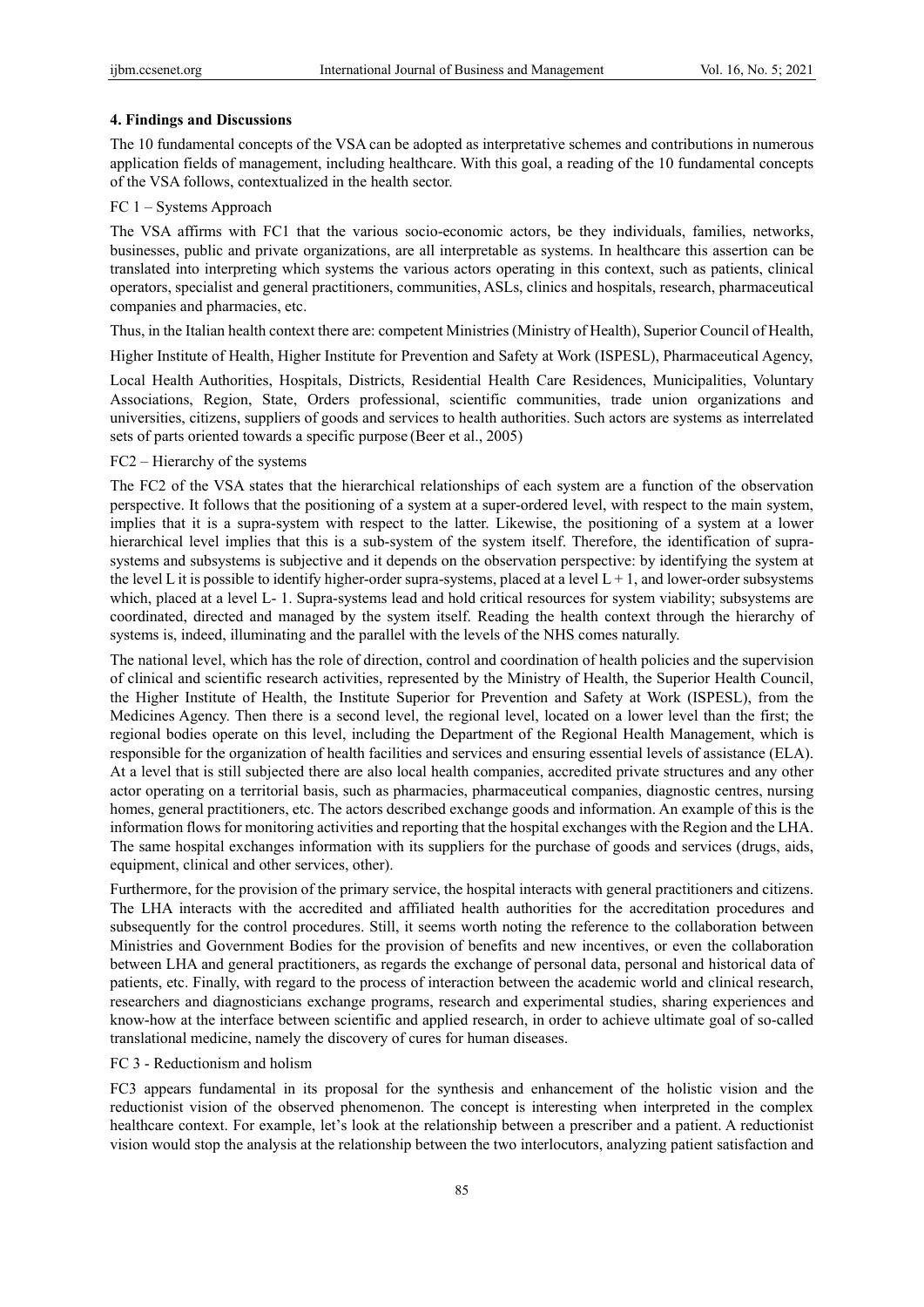the results of the treatment or treatment prescribed, its cost or its side effects. However, this analysis, would be highly incomplete if devoid of considerations associated with a broader, holistic vision of the reality under consideration. How can we not include an analysis of the existence of more up-to-date, more valid and therefore more effective treatments and cures than those prescribed? What may happen if the drug indicated by the doctor was more expensive than alternatives proposed by other pharmaceutical companies? Furthermore, there are cases in which treatment does not appear to be the best solution, represented instead by more or less important surgical interventions. Finally, the prescribing doctor and the patient himself have the task of pursuing behaviors and actions capable of preventing diseases and dysfunctions (Ciasullo et al., 2018), therefore these elements are necessary to acquire an exhaustive picture of the effective and concrete virtuosity of the prescriber-patient relationship.

# FC 4 - Open systems and system boundaries

FC4 of the VSA assumes that nothing happens in isolation and that the development of systems occurs through the interaction between them. In the health context, it implies the observation of how crucial it is for the achievement of the systemic purpose (public health) the contribution of all the actors interacting with each other, and the provision of their respective resources, which, in this perspective, lose a purely proprietary connotation, since the availability of these resources for the higher purpose is desirable. In this regard, the perception of the boundaries between health workers, interrelated in evolutionary mechanisms of an interconnected and reticular nature, vanishes.

#### FC 5 - Autopoiesis, homeostasis and self-regulation

FC5 emphasizes the autopoietic nature of each system, or its ability to generate new internal conditions to achieve equilibrium with external conditions. This ability, like the homeostatic and self-regulatory characteristics, appears to be fundamental in any dynamic context and, therefore, particularly profitable in the observation of the healthcare context. The latter, is certainly characterized by a high rate of change and technological innovation, the result of scientific research and the constant search for new cures and treatments, the updating of therapeutic protocols and, ultimately, the evolution of the pathologies that afflict humankind. In such a changing context, how can a pharmacist, for example, consider his knowledge static and invariant over time? He will have to inform himself, study, follow refresher courses, in order to be constantly up to date with the minimum information equipment necessary to correctly perform his role. The same is true for the self-regulation mechanisms implemented by the pharmacist in the context created in recent years in Italy with the increase in competitive pressure represented by the emergence of pharmacies and with the diversification and qualification of the services offered in the pharmacies themselves. This latest evolution of traditional pharmacies has been made possible by self-regulation mechanisms that have reconfigured the components and resources available, increasing the benefit and services offered to customers, as well as qualifying the role of the pharmacy in its territory.

## FC 6 – Structures and systems

The VSA through FC6 suggests an iterative shift of the focus from the structure to the system and vice versa, in the search for understanding the phenomenon observed by enhancing both a static and a dynamic vision. Hence, in planning the specific components and the relationships between them of a hospital company, for example, it will be fundamental, according to the population served and the relationships between the company itself and the other structures in the area, to size an offer able to guarantee the essential levels of assistance. This reductionist, static, potential vision of the hospital company must however be integrated with a holistic, dynamic, effective vision of the company itself, materialized through real interaction with the population served. It means that the set of structural components (doctors, nurses, hospital wards, clinicians in general, etc.) provides services that can more or less satisfy patients, depending on the interaction both between components endogenous to the system "hospital company" and between the system and other territorial actors (Regional Department, Pharmacies, Local Health Authorities, accredited / affiliated structures, Diagnostic centres, etc.).At the same time, it is observed that a vision limited to the effect (result), to the concrete provision of health services, appears inadequate for an understanding of the dynamics in progress, since it must also be integrated and strengthened with the search for the causes and determinants that have generated the service. Therefore, the concept of structure and system, and the continuous, repeated transition from the static structural vision to the dynamic-systemic vision strengthen the ability to understand the healthcare context.

# FC 7 - Consonance and resonance

The FC7 of the VSA correlates the consonant relationships to the static and structural vision of the observed reality, through which it is possible to evaluate only the possible positive interaction between the parties. On the other hand, FC7 itself attributes, resonant characteristics to the interactions referred to the dynamic (systemic) vision in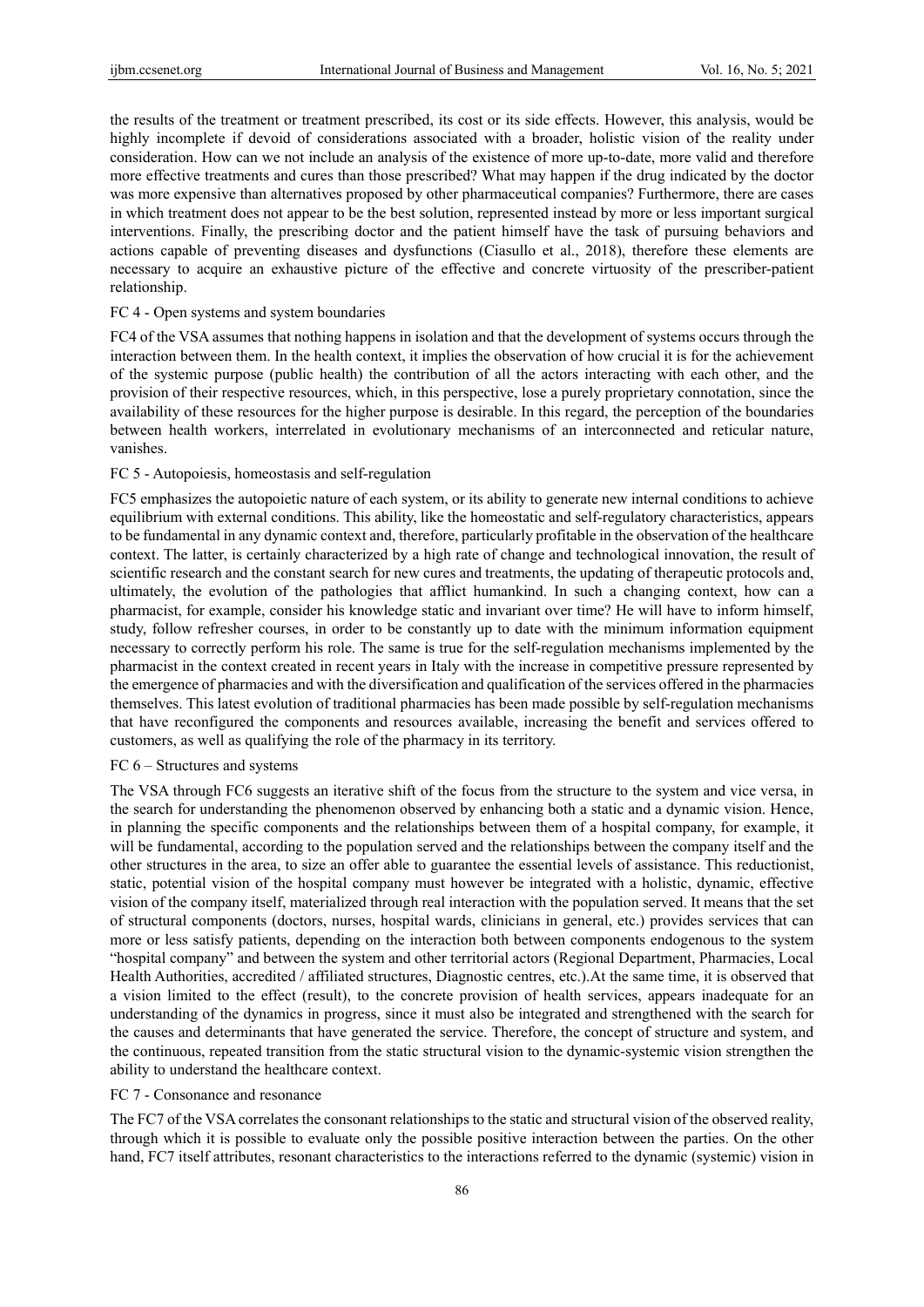which it is possible to evaluate the concretization of effective harmonic and positive interactions, that is able to satisfy the various parties involved. The transition from consonant to resonant interactions is illuminating for a greater understanding of complex phenomena, such as health. The process of providing the service, in fact, is the result of an initial design and an effective response with the delivery itself. In addition, the observer in order to maximize the ability to understand the phenomenon, its strengthened by an analysis directed both towards the structure and the possible positive relationships (consonance), and towards the system, and furthermore the actual positive interactions (resonance). Consider, for example, the design of a hospital emergency room. From the structural point of view it will be necessary to design and define the minimum equipment in terms of structural equipment, machinery, human resources, medical specialists, physical environments. Then, it will be essential to design interaction and communication through information systems, both with the territory and between the emergency department and all the other hospital departments. An analysis of these components highlights the possible positive relationship between the interlocutors and, therefore, any consonant relationship between the interested parties. However, this happens when the hospital is not functioning. The observer's (as well as the patient's) entry into the emergency room, and the assessment of how the before mentioned structural components actually behave, in interacting with each other for the provision of the service, brings out considerations related to the concrete realization resonant phenomena, since they are harmonious and satisfying for the actors involved. On the other hand, it is not possible to arrive at the concrete observation of resonant experiences in the absence of a design and planning capable of conferring the minimum requirements and the right structural equipment to the components of the hospital in question.

# FC 8 – Viability of the system

The VSA and FC8 introduce the concept of viability referring to the natural inclination of each system to its own sustainable and long-lasting path. This is true in the health context when the purpose of each actor included in it is interpreted. If it is true that the overall purpose is public health, it is also, equally true that this objective can only be achieved with the contribution of all the actors, each with its own specific purpose. FC8 suggests that the contribution of health professionals to the achievement of the overall purpose is expressed with greater incisiveness if and only if each system manages to pursue its purpose in a compatible and convergent manner with the purpose of the health system itself. Moreover, the reasoning is "scalable" by passing between the hierarchical levels that describe the relationships between systemic actors in health care and ennobles the reading of the behavior and dynamics that characterize each actor. Since it is possible to attribute to the latter a double responsibility, in order to pursue its own purpose and contribute to public health in the long term. Only by adopting such a perspective and following this behavioral model, each actor can increase their own systemic skills and pursue paths of viability.

# FC 9 - Adaptation and development of relationships

The FC9 of the VSA correlates with the evolutionary dynamics of viable systems in search of a continuous alignment between internal potential and external expectations (Golinelli et al., 2010) Therefore, it proposes an impulse adaptation of healthcare professionals in constant search of a positive interaction with all other interlocutors. The dynamism of the health system, as well as the high degree of interconnection between actors (who share resources) for the achievement of public health, places the emphasis on enhancing the relationships between actors within the health network.

# FC 10 – Complexity and decision-making

FC10 appears necessary for understanding the healthcare context as it highlights the importance of learning and knowledge paths in conditions of uncertainty and complexity. The decision-maker operating in health care should be oriented to broaden the knowledge and information bases of his analyzes and to strengthen the knowledge, both specific (reductionist) and general (holistic), of the observed phenomenon. The more incisive this cognitive path will be, the more the health care worker, as a decision-maker, will be able to operate in conditions that pass from chaos, to complexity, to complication and, finally, to certainty (Barile, 2009a).

### **5. Conclusions**

The interpretative analysis of the NHS by using the 10 FCs of the VSA highlights that healthcare companies do not create value in isolation (Hakansson & Snehota, 1995) but they are engaged in cooperative and sharing processes that include many actors and resources (Prahalad & Ramaswamy, 2004). Therefore, the 10 FCs of the VSA can be applied to the current healthcare context, since they are related to a concept of health as a shared value among many actors. This conceptualization shifts the focus from production to use, from product to process and from transaction to relationship, thereby increasing our sensitivity will be attributed to the complexity of roles and systemic actors. The latter, appear as integrators of resources, to contribute to the systemic benefit of the context in which they operate (Payne et al., 2008). The implications of VSA for healthcare shows how value in healthcare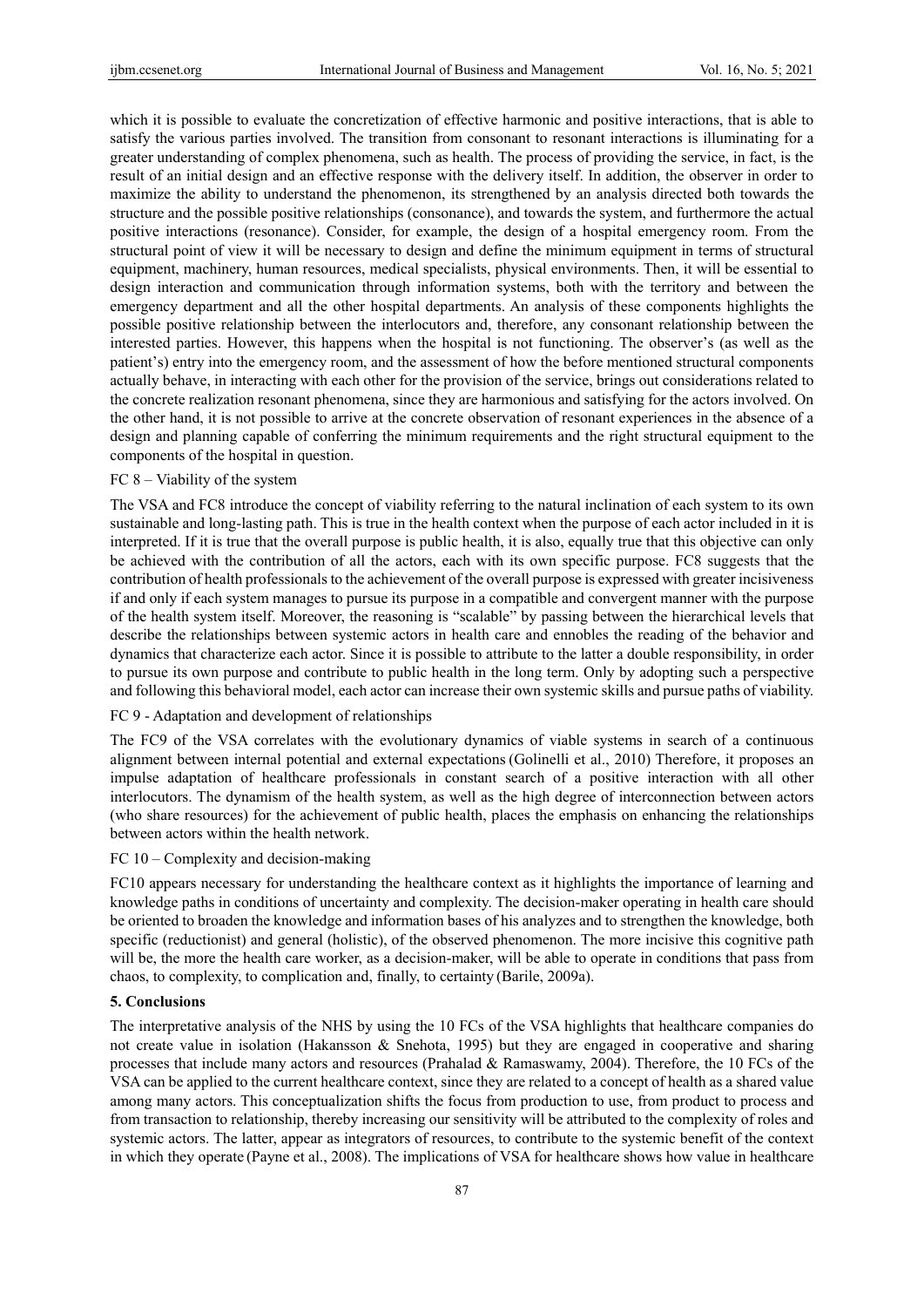is based on the ability of actors to exchange service and experiences with each other and dynamically satisfy needs (Polese, 2009). It intrinsically implies the need for a system vision (Pels et al., 2012) and the search for conditions of viability in these systems (Golnam et al., 2011). It is precisely for this reason that the VSA is positioned as a useful approach to the advancement of research in health management. The contribution of the VSA to the understanding of complexity stimulates the observer and enriches him with analysis methodologies to be able to understand better the healthcare context in question. First of all, it appears essential to identify the health actors involved in the problem under observation and, therefore, to consider their perspectives.

Furthermore, it is advisable for the decision maker, or the observer, to choose the level of observation and the perspective adopted. However, these choices are changing over time, in the sense that, for a full understanding, it is probable that the observer must not only vary the level of observation (national or governmental plan, regional plan, business plan), but also, within the of each level, diversify the observation by adopting the different perspectives of the actors operating there. Regarding the ability of a system operator to understand the phenomenon, it is possible to observe if it is influenced by the lesser or greater involvement of the health worker himself. In other words, a specialist doctor expert in a particular surgical technique will evaluate radical innovations in a different way that make it outdated and / or inadequate, regardless of the skills and knowledge possessed, compared to a colleague indifferent to the evaluation itself.

These analyzes are invalidated for the professional involved who, as part of the system, is prone to a behavioral resilience that inhibits his evaluation and decision process. On the other hand, in this same case, it is worth observing that the more the specialist is experienced, competent, knowledgeable of the elements underlying the problem itself, the more he will be able to qualify the system as simple or complicated by delegating the complexity or the perception of chaos to less competent decision makers (Barile, 2009a). In fact, in difficult and / or complicated conditions, the health system actor, albeit with difficulty and commitment, moves in a context of "*problem solving*" in which it will always be possible to find the support of consolidated models, techniques and tools in able to suggest the solution. On the other hand, in conditions of complexity, this same actor finds himself immersed in a context of "decision making" in which the variables, in addition to not being measurable, could even be unknown, and the accredited techniques and models, if adopted, could be directed towards inadequate and unsatisfactory solutions. Whoever is called to make decisions in these conditions is not able to determine with certainty cause-effect links in the observed reality and, therefore, is unable to fully understand the emerging problems.

The result is a disorientation (Saviano & Di Nauta., 2011) and a tendency to rely on criteria and actions based mainly on emotional factors (Barile, 2009b). Regardless of considerations inherent in complexity in general, VSA represents for the healthcare context a methodology capable of strengthening the ability to understand the reality observed, although complex. In fact, it stimulates the emergence and identification of the crucial actors with whom it is necessary to interact (relevant supra-systems), it clarifies the logic of interaction with these systems also, stimulates a more incisive coordination of the internal components (sub-systems), and all for the benefit of the sustainability and viability of the system, or the pursuit of public health. In addition, through the VSA it is possible to reduce the complexity of the healthcare environment in which the various actors operate by ordering, simplifying, the complex conditions that characterize it. Furthermore, the relevant changes, stimulated by a customeroriented culture, consumer behavior, globalization, ICT, suggest the need for a rethinking of healthcare management that contrasts the tendency to interpret healthcare as a super organized and isolated system. Precisely for this reason, it is clear how much health management can benefit from a broader perspective of interpretation of the discipline itself, through a transition from a reductionist descriptive approach to a holistic and generalizing approach (Gummesson, 2005).

It can be assumed that managerial research in healthcare reflects the evolution from a reductionist vision to a systemic vision, supporting a managerial approach and thus defining health as a system based on service (Golinelli et al., 2012). On the other hand, the research for service in general and the new managerial models try to overcome the traditional models of the last century and the discipline currently seems to have reached a turning point in search of more systemic and integrated approaches(Gummesson, et al., 2009). For this reason, there is a growing attempt to better use fragments of knowledge through their reconceptualization, consequently making the knowledge of the complex more coherent and presentable as it is never easy to ennoble the theory and place it on a higher level of abstraction (Gummesson, 2012). As mentioned before, VSA does not intend to replace and does not propose itself as a theory that solves the governance and management models to be adopted in healthcare, rather it supports research and practice in healthcare, integrating these theories with the impulse of systemic nature. The work does not propose the VSA as a set of operational models to be applied and does not propose optimal solutions, rather the approach is in general a 'method to be adopted' to increase the effectiveness of the operational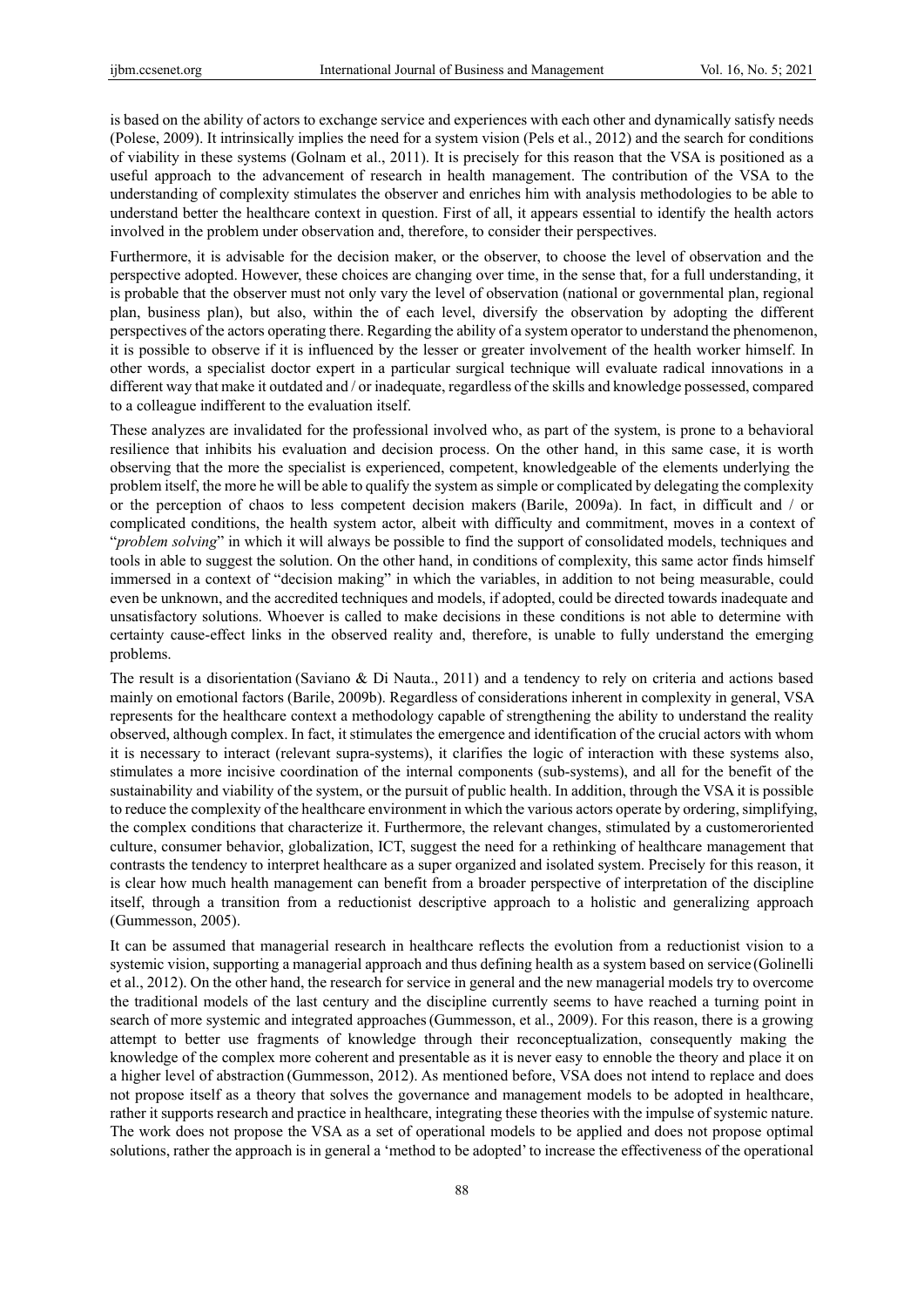models of management, already consolidated, which are aimed at understanding the healthcare context. Therefore, the ASV as such, if used alone, is unable to resolve any issue of a practical nature.

# **References**

- Ashby H. R. (1958). General Systems Theory as a New Discipline. In *General Systems -Yearbook of the Society for the Advancement of General Systems Theory* (Vol. 3, pp. 1-6).
- Barile S., & Polese, F. (2010). Smart service systems and viable service systems. *Service Science*, *2*(1-2), 21-40. https://doi.org/10.1287/serv.2.1\_2.21
- Barile, S. (2000). *Contributi sul Pensiero Sistemico in Economia d'Impresa*. Arnia, Avellino.
- Barile, S. (2006). (Ed.) *L'impresa come sistema. Contributi sull'approccio sistemico vitale*. Giappichelli, Torino.
- Barile, S. (2008). (Ed.) *L'impresa come sistema. Contributi sull'approccio sistemico vitale*. Giappichelli, Torino.
- Barile, S. (2009a). *Management sistemico vitale Decisioni e scelte in ambito complesso* (Vol. 1). Giappichelli Torino.
- Barile, S. (2009b). Diagnostic-Cube-VSA. An interpretative model to solve problems of the organizations. *1st Journal of Management and Governance Conference, Governing strategy and knowledge: tools and methodologies*, 810.
- Barile, S., Ciasullo, M. V., Troisi, O., & Sarno, D. (2017). The role of technology and institutions in tourism service ecosystems: Findings from a case study. *The TQM Journal*, *29*(6), 811-833. https://doi.org/10.1108/TQM-062017-0068
- Catellani, A. (2010). La sanità pubblica. In G. Santaniello (Ed.), *Trattato di diritto amministrativo*, CEDAM, Padova (p. 153).
- Ciasullo, M. V., Troisi, O., Cosimato, S., & Douglas, A. (2018). Defining health service eco-system "infection": A critical analysis of patient surveys. *Int. J. Bus. Manag*, *13*, 118-138. https://doi.org/10.5539/ijbm.v13n9p118
- Clark, A. (1993). *Associative engines: Connectionism, concepts, and representational change*. MIT Press. https://doi.org/10.7551/mitpress/1460.001.0001
- Del Vecchio, M. (2003). Le aziende sanitarie tra specializzazione organizzativa, deintegrazione istituzionale e relazioni di rete pubblica. In E. Anessi Pessina,, & E. Cantù (Eds.)*, L'aziendalizzazione della sanità in Italia: Rapporto OASI*.
- Emery, F. E., Trist, E. L, & Churchman, C. W. (1960). *Socio-Technical Systems*, in *Management sciences, models and technique*. Pergamon, London.
- Golinelli, G. M (2005) *L'approccio sistemico al governo dell'impresa. L'impresa sistema vitale.* CEDAM, Padova.
- Golinelli, G. M. (2000). *L'approccio sistemico al governo dell'impresa* (Vol. 1). Padova, Italy: Cedam.
- Golinelli, G. M. (2008). *L'approccio sistemico al governo di impresa Verso la scientificazione dell'azione di governo*, Cedam, Padova.
- Golinelli, G. M. (2011). *L'approccio sistemico vitale (ASV) al governo di impresa Verso la scientificazione dell'azione di governo*. Cedam, Padova.
- Golinelli, G. M., Barile, S., Saviano, M., & Polese, F. (2012). Perspective shifts in marketing: toward a paradigm change? *Service Science*, *4*(2), 121-134. https://doi.org/10.1287/serv.1120.0015
- Golinelli, G. M., Barile, S., Spohrer, J., & Bassano, C. (2010). The evolving dynamics of service cocreation in a viable systems perspective. In *The 13th Toulon-Verona Conference*, 2-4.
- Golnam, A., Regev, G., & Wegmann, A. (2011). A modeling framework for analyzing the viability of service systems. *International Journal of Service Science, Management, Engineering, and Technology (IJSSMET)*, *2*(3), 51-64. https://doi.org/10.4018/jssmet.2011070104
- Gummesson, E. (2005). How grounded theory supported my rethinking of Marketing. In *Proceedings of the 37th world congress of the international institute of Sociology*, 5-9.
- Gummesson, E. (2012). Editorial. The three service marketing paradigms: which one are you guided by? *Mercati e Competitività*.
- Gummesson, E., Mele, C., & Polese, F. (2009). Service science, SD logic and network theory: integrating the